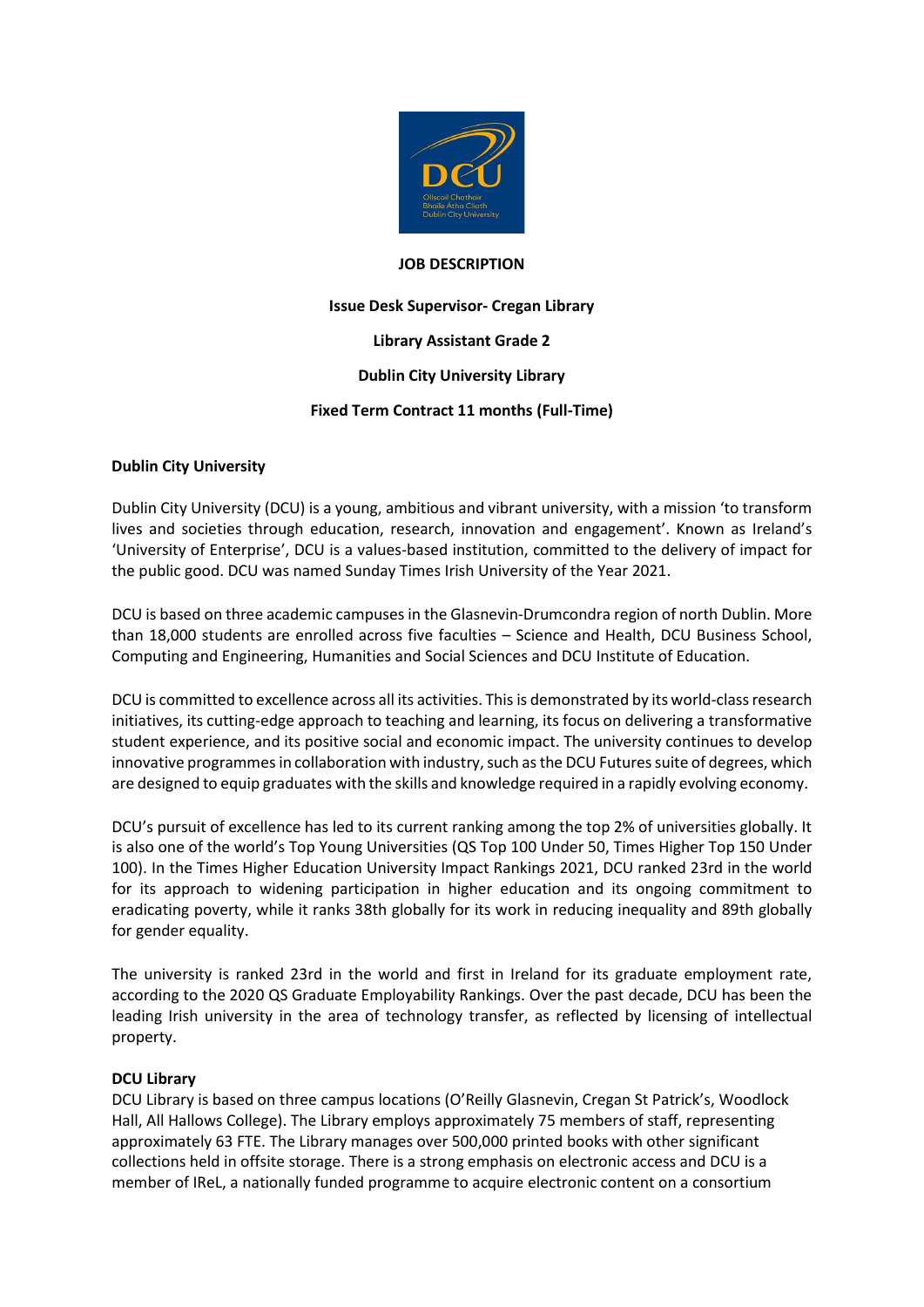basis. The Library also provides access to theses and dissertations, newspapers, web resources and other content types.

The Library has progressed a number of strategic partnerships. These include an alliance with the Jesuit order which saw the transfer of the Library from the Milltown Institute into its care. Other partnerships include those with Poetry Ireland and Children's Books Ireland.

Additional information on the Library is available at: https://www.dcu.ie/library. Information on the Library's statement of strategy is available at: [https://www.dcu.ie/sites/default/files/2020-](https://www.dcu.ie/sites/default/files/2020-12/statementofstrategy2020-21_0.pdf) [12/statementofstrategy2020-21\\_0.pdf.](https://www.dcu.ie/sites/default/files/2020-12/statementofstrategy2020-21_0.pdf)

#### **Role Profile**

The post holder will work as a member of the Public Services & Outreach team as the Issue Desk Supervisor who is responsible for the overall day-to-day management of the Issue Desk Services at Cregan and Woodlock Libraries. The postholder will be expected to work across multiple sites.

#### **Duties & Responsibilities:**

The responsibilities of this post may change as services and strategic priorities develop.

The post holder will work across multiple sites.

The Issue Desk Supervisor will be expected to:

- Work with the Public Services Manager and the Public Services team in developing and delivering public services in the library
- Design and administer staff rotas for the Issue Desks in Cregan & Woodlock Libraries, in collaboration with the Issue Desk Supervisor in The O'Reilly Library and the Public Services Manager to ensure optimal service delivery
- Work closely and in partnership with the Issue Desk Supervisor in the O'Reilly Library
- Provide training and ongoing support for Issue Desk team members in all relevant procedures, policies and specific tasks as required
- Chair regular team meetings and maintain effective communication mechanisms to ensure all Issue Desk team members are kept informed and up-to-date with all related desk operations and developments
- Assist the Public Services Manager with the development and maintenance of effective policies and procedures for the delivery of a quality public service.
- Administer the effective implementation and operation of the Library's membership policies in liaison with the Public Services Manager
- Maintain and analyse regular statistics at the issue desk for the purpose of positively informing future policy development
- Participate in evening and Saturday rotas as required